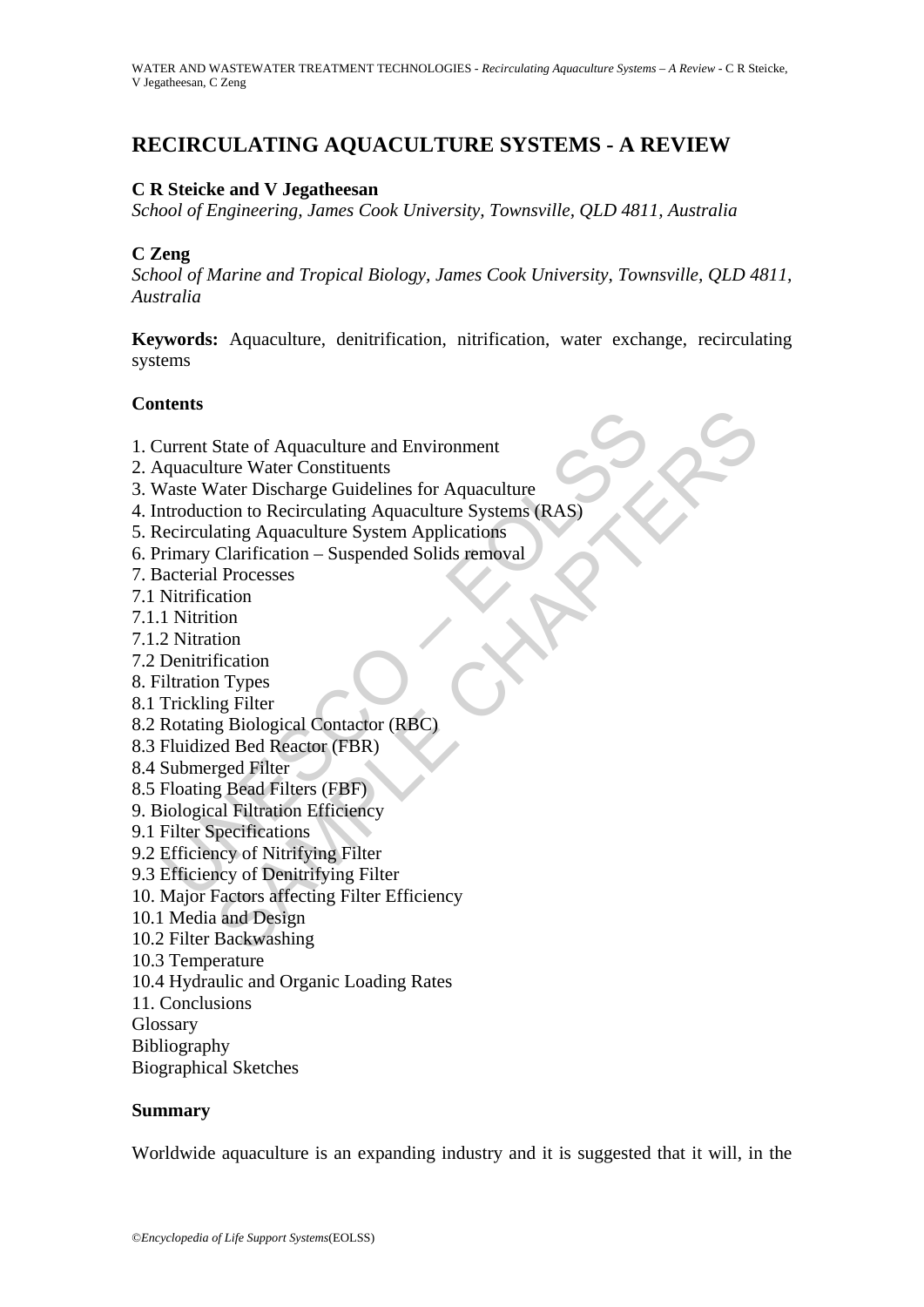future becomes more and more important for the supply of seafood due to decreasing wild capture fisheries. It is proposed that this increase will come from intensifying current production to gain a more efficient outcome. However future aquaculture growth is being challenged by the governmental push for more sustainable and environmentally responsible production. Recirculating aquaculture systems are attempting to satisfy these challenges through minimizing waste output and increasing the recycling of resources. This review will outline the principles and filtration techniques used in current recirculating aquaculture with the inclusion of bacterial processes for nitrification and denitrification. Also examined is current research on the techniques utilised to remove nitrogen species from culture systems. This will hopefully assist in realizing the ultimate aims of 100% recirculating designs and zero emissions. It was concluded from this review that the measure of biological filtration efficiency was at times inaccurate and only applicable for the particular environment examined. The information gained from filter experiments was often difficult to compare to others as there were so many varying factors that were not standardized, which affected the removal rates of the main waste constituents from recirculating aquaculture and render the direct comparison impossible.

## **1. Current State of Aquaculture and Environment**

rmation gained from filter experiments was often difficult to co<br>
e were so many varying factors that were not standardized, voval rates of the main waste constituents from recirculating aqual<br>
direct comparison impossibl Aquaculture is currently one of the fastest growing food producing sectors in the world. Current worldwide production is estimated at approximately 47 million tonnes per annum with an increase of 25% between 2000 and 2005. World wild capture fisheries have decreased by 2% over the same period with total production, including both capture fisheries and aquaculture, remaining steady at approximately 141 million tonnes per year (Figure 1). With the world population increasing at a rate of 2% per annum and worldwide demand projected to increase at least by 2% annually, there will be an eventual, if not already, demand shortfall in seafood production.



Figure 1. Current world seafood production (Adapted from FAO, 2006).

Taking Australia as an example, the volume of aquaculture production has increased by 80% over the last decade while wild capture increased by only 7%. As a proportion of total volume differentiated by wild caught and aquaculture fisheries, aquaculture has increased from 10% to 16% over the last decade while overall value has increased by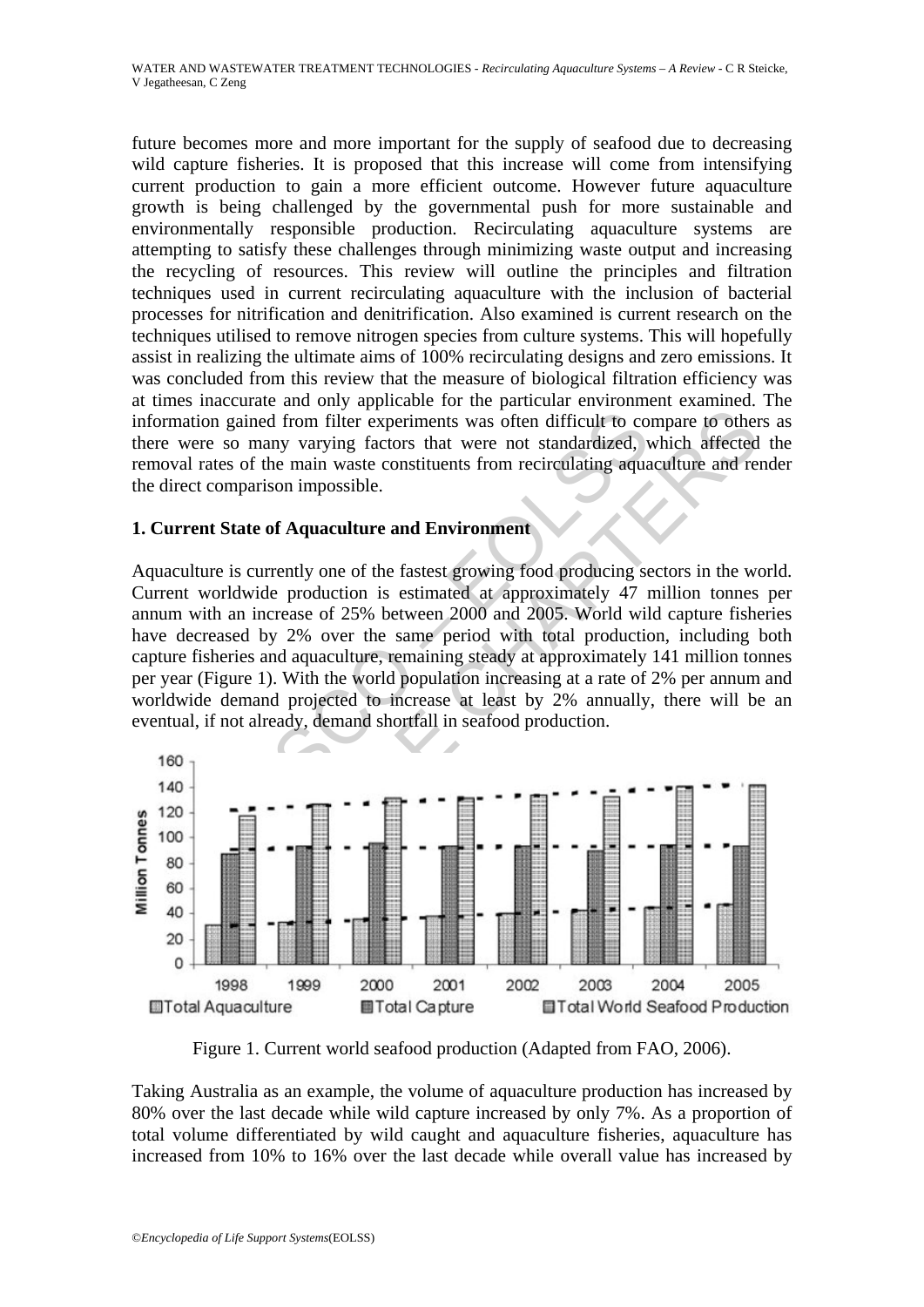13%. In 2003 –2004 aquaculture accounted for a production value of A\$ 700,000,000 and a volume of 43,000 tonnes. This steady but comparatively fast rise in production has prompted state and federal governments of Australia to place more emphasis on aquaculture and encourage the sustainable and rapid development of the industry. This includes primary industry development and increased awareness relating to health standards and environmental guidelines pertaining to the aquaculture industry both land and sea based.

Interior Constituent and solid statement and the model of the matter of the method of the method of the method is the method of the past, lead to a reduced use of resources and an incrimental problems. The introduction of Emphasis has been placed on the environmental issues associated with aquaculture and future expansion. More importantly the question that needs to be considered is what effect will long-term aquaculture have on the surrounding environment as a whole? Sustainable developmental practices, rising production costs and strict legislative guidelines on resource use have constantly influenced the growth of the aquaculture industry. This development has required the industry to change from an extensive and semi-intensive culture to a more intensified and controlled production. This could, as done in the past, lead to a reduced use of resources and an increase in social and environmental problems. The introduction of guidelines and regulations on waste discharge as a result of aquaculture operations has prompted the rapid increase in efficient and technologically innovative products that can help maintain sustainable production.

## **2. Aquaculture Water Constituents**

All waste pertaining to aquaculture is one of the main concerns restricting future growth and sustainability of the industry around the world. Waste discharge is a volatile mixture of nutrients and solids that may adversely alter the surrounding ecological environment. The main constituents of concern from aquaculture include pH, biological oxygen demand (BOD), total suspended solids (TSS), turbidity and nitrogen and phosphorus species.





The volatility of wastewater is generally evaluated by the distinction between particulate and dissolved components (Figure 2). Within the dissolved component there are two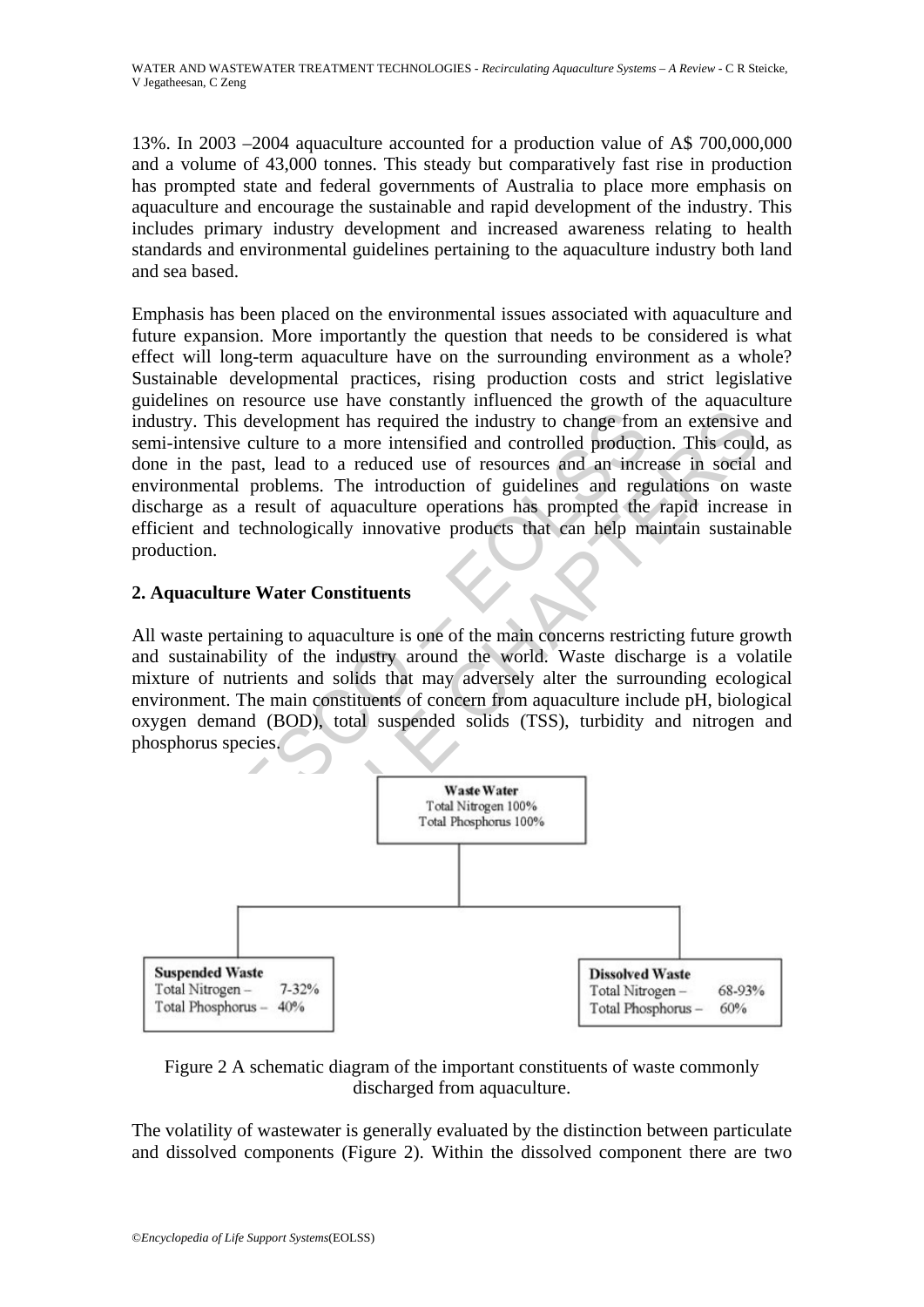types of elements that define the specific volatility of wastewater – Total Nitrogen (TN) and Total Phosphorus (TP). TN and TP both exist in solution in different amounts according to the cultured organism, feed conversion ratios and production rates. While a 40/60% split between the solid and dissolved phase of TP respectively is generally observed, 7-32% of TN is commonly in the solid state.

There are two problems caused by the discharge of aquaculture effluent. Firstly the total suspended solids cause an increase in the biological oxygen demand of the water and sediment. This is primarily due to the degradation of organic matter via bacterial processes. This ultimately leads to rapid anoxic conditions within the sediment and increased dissolved nutrients. In the short-term waterways receiving this nutrient rich input can only assimilate so much before its biological carrying capacity is exceeded and the natural state of the environment is distorted. Subsequently there is a complete breakdown of floral and faunal ecological structures that lead to the long-term degradation of the waterway.

The second problem is caused by the dissolved nutrients such as nitrogen and phosphorus. The discharge of these nutrients into receiving waterways affect benthic fauna, macroalgal growth and diversity, epiphyte abundance, and phytoplankton, zooplankton, and bacterial communities. This is often through the direct encouragement of eutrophication and subsequent algal growth.

In important marine coral reef ecosystems, such as the Great Barrier Reef Marine Park in Australia damage can be caused by:

- Algal growth shading the corals from sunlight that is essential for their growth.
- Excessive phosphorus weakening the coral skeleton and making the skeleton more susceptible to storm damage.

kdown of floral and faunal ecological structures that lead<br>radation of the waterway.<br>second problem is caused by the dissolved nutrients such<br>phorus. The discharge of these nutrients into receiving waterway,<br>and macroalgal of floral and faunal ecological structures that lead to the long-<br>of floral and faunal ecological structures that lead to the long-<br>of the waterway.<br>A problem is caused by the dissolved nutrients such as nitrogen<br>s. The di Algal growth depends on the availability of organic carbon, nitrogen and phosphorus in the marine ecosystem. However its more likely one of the above nutrients becomes a critical nutrient to trigger or limit algal blooms and it is unlikely that all three nutrients become limiting simultaneously. Therefore, in a given case normally only one nutrient would be critical. While phosphorus is usually the limiting nutrient in freshwater, nitrogen can at times be the limiting nutrient in seawater. Although discharging both nitrogen and phosphorus to oceans (and other inland water courses) will increase algal growth, preventing the discharge of nitrogen rather than phosphorus will be an important step towards preventing the initial bloom in a ocean.

## **3. Waste Water Discharge Guidelines for Aquaculture**

The issue of aquaculture wastewater discharging into the external environment is such that guidelines managing this are set and regulated by state authorities. For example, the aquaculture industry in Australia guidelines are commonly grouped together with other related industries such as the other primary industry agriculture. Due to this the guidelines in Table 1 are relevant for any wastewater that is released into receiving waterways in a given area.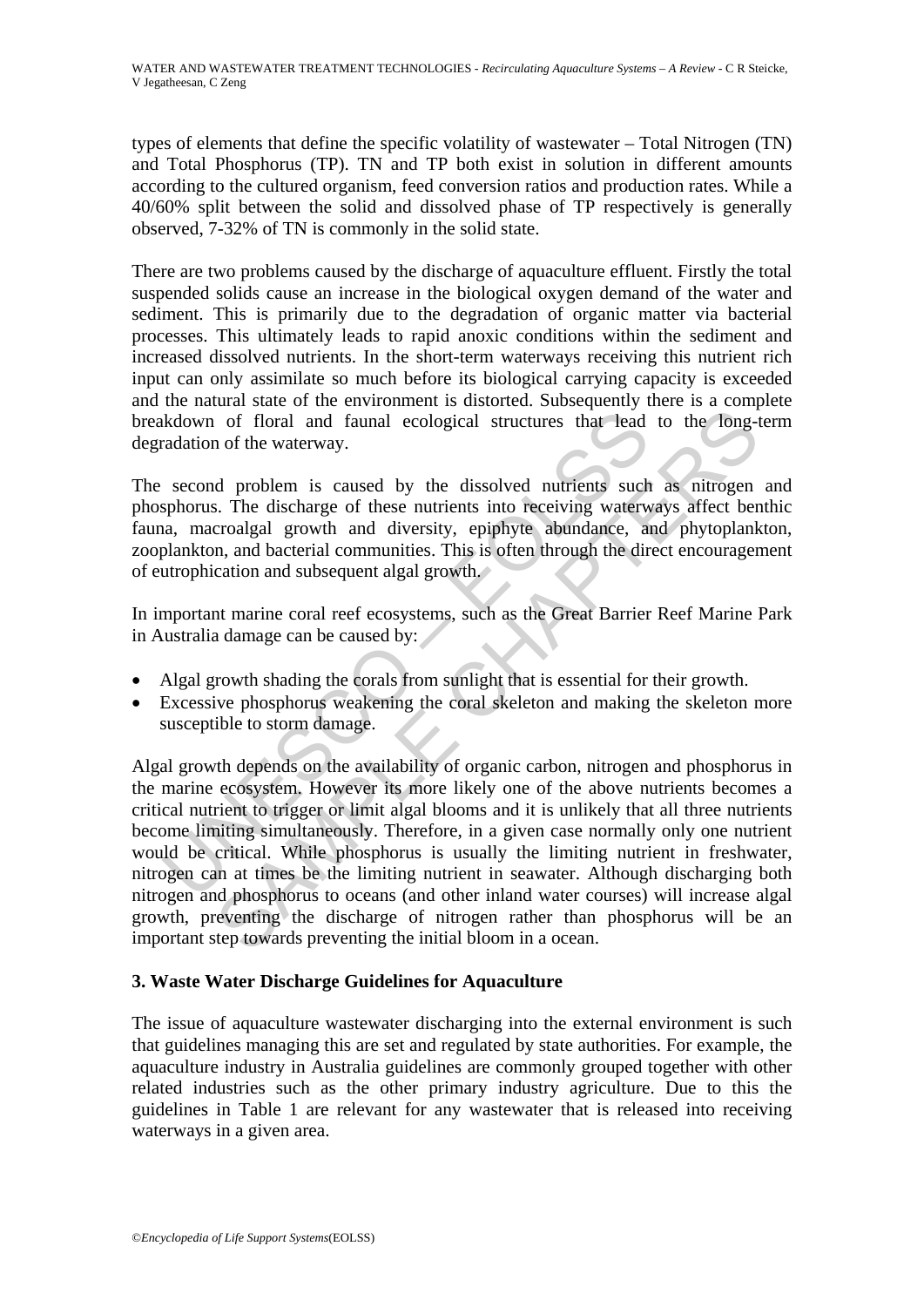The problems arising with intensification do vary between aquaculture operations in temperate and tropical climates. Discharges from temperate climate operations would amount to less waste than for the same operation in a tropical climate. This was directly related to the metabolism of a species in cold and warm temperatures and the accompanying food conversion ratio (FCR). Based on this, a hypothetical table depicting effluent concentrations from currently utilized production methods (Table 2).

|                                                                                                                                                                                                                                                                              | WA <sup>1</sup>               | NSW <sup>2</sup> |               | $QLD^3$   |               | SA <sup>4</sup> |                 | $\overline{\text{VIC}^5}$ |               |
|------------------------------------------------------------------------------------------------------------------------------------------------------------------------------------------------------------------------------------------------------------------------------|-------------------------------|------------------|---------------|-----------|---------------|-----------------|-----------------|---------------------------|---------------|
|                                                                                                                                                                                                                                                                              | Fresh<br>and<br><b>Saline</b> | Fresh            | <b>Saline</b> | Fresh     | <b>Saline</b> | Fresh           | <b>Saline</b>   | Fresh                     | <b>Saline</b> |
| pH                                                                                                                                                                                                                                                                           | $5-9$                         | $6.5 -$<br>8.5   |               | $6.5 - 9$ | $6.5 - 9$     | $6.5 - 9$       | $6.5 - 9$       | $6.4 -$<br>8.3            |               |
| Suspended<br>Solids<br>$(mg/l)$ /<br>Turbidity<br>(NTU)                                                                                                                                                                                                                      | < 80                          | < 90             | 13            | 40-75     | 40-75         | $20/$<br>20     | 10/10           | $\langle 30$              | < 75          |
| Biochemical<br>Oxygen<br>Demand (5<br>day) (mg/l)                                                                                                                                                                                                                            | $<$ 20                        | $<$ 20           |               |           |               | 10              | 10 <sub>1</sub> |                           |               |
| Ammonia<br>(mg/l)                                                                                                                                                                                                                                                            | $<$ 1                         |                  | 0.015         |           |               | 0.5             | 0.2             |                           | 0.011         |
| Nitrate<br>(mg/l)                                                                                                                                                                                                                                                            | <10                           |                  |               |           |               | <10             | $<$ 10          |                           |               |
| Total<br>Nitrogen<br>(mg/l)                                                                                                                                                                                                                                                  |                               | 0.2              | 0.11          | $\leq$ 3  | $\leq$ 3      |                 |                 | 0.9                       | 0.12          |
| Total<br>Phosphorus<br>(mg/l)                                                                                                                                                                                                                                                | <1                            | $\leq 1$         | 0.014         | 0.4       | 0.4           | 0.5             | 0.5             | < 0.04<br>5               | 0.025         |
| 1 – Western Australia; 2 – New South Wales; 3 – Queensland; 4 – South Australia; 5 -<br>Victoria<br>Note: These guidelines are a brief overview of water quality legislations and do vary<br>between different aquaculture operations depending on discharge rates and areas |                               |                  |               |           |               |                 |                 |                           |               |
| within specific states.<br>Table 1. Water quality guidelines relevant to aquaculture for five states within Australia.                                                                                                                                                       |                               |                  |               |           |               |                 |                 |                           |               |
| The problems arising with intensification do vary between aquaculture operations in                                                                                                                                                                                          |                               |                  |               |           |               |                 |                 |                           |               |

The problems arising with intensification do vary between aquaculture operations in temperate and tropical climates. Discharges from temperate climate operations would amount to less waste than for the same operation in a tropical climate. This was directly related to the metabolism of a species in cold and warm temperatures and the accompanying food conversion ratio (FCR). Based on this, a hypothetical table depicting effluent concentrations from currently utilized production methods (Table 2).

| <b>System Type</b> | <b>Water Use</b>                           |                          |                        | <b>Calculated Effluent</b><br><b>Concentration</b> <sup>b</sup> |                |  |  |
|--------------------|--------------------------------------------|--------------------------|------------------------|-----------------------------------------------------------------|----------------|--|--|
|                    | kg fish/year<br>/(l/ $\min$ ) <sup>c</sup> | $1/kg$ fish <sup>d</sup> | mg<br>N/I <sup>e</sup> | $mgP/I^f$                                                       | $mg$ TSS/ $Ig$ |  |  |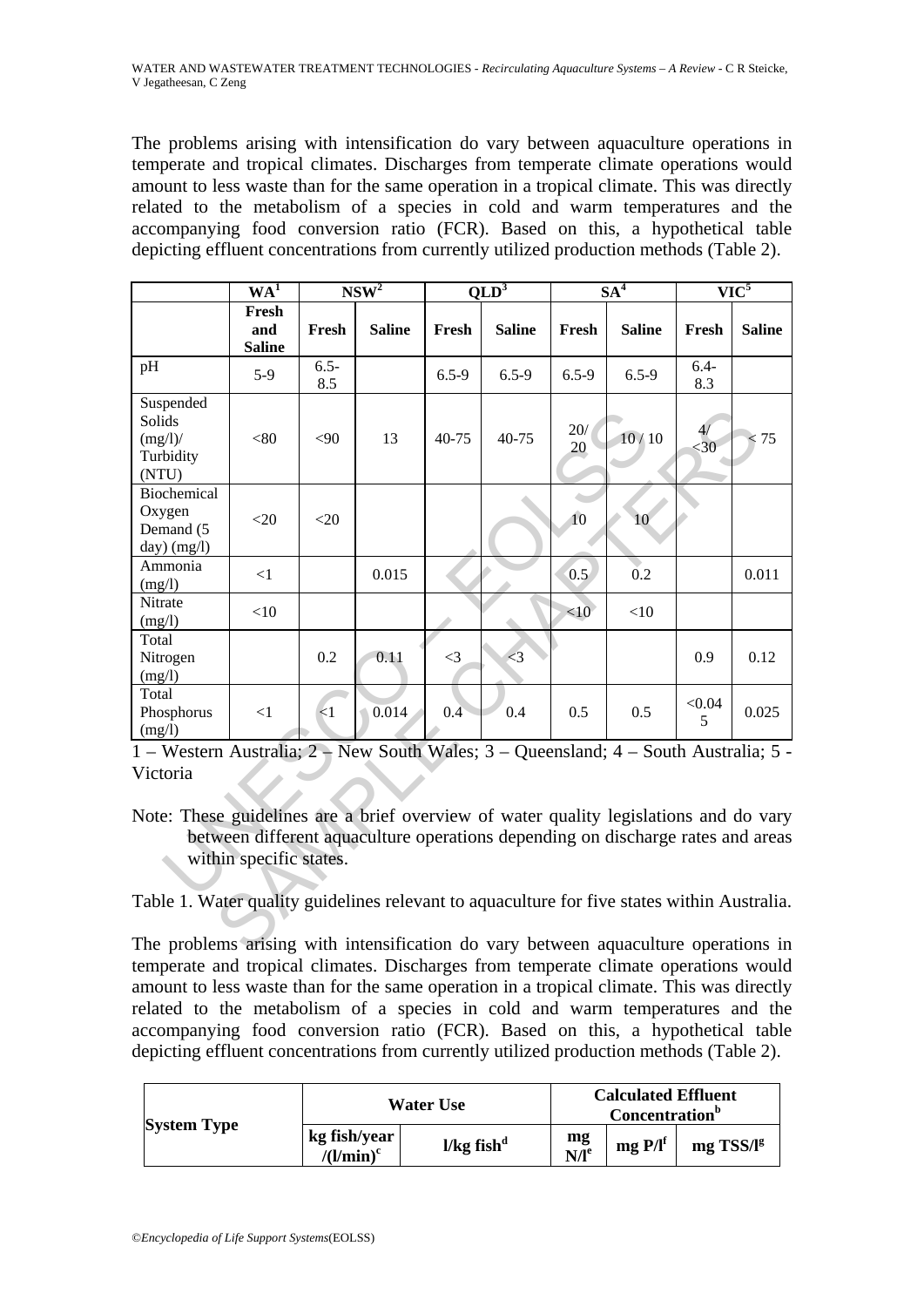#### WATER AND WASTEWATER TREATMENT TECHNOLOGIES - *Recirculating Aquaculture Systems – A Review* - C R Steicke, V Jegatheesan, C Zeng

| Cold Water Fish                   |       |         |     |      |        |  |  |
|-----------------------------------|-------|---------|-----|------|--------|--|--|
| <b>Single Pass</b>                | 1.4   | 375,000 | 0.2 | 0.02 | 1.3    |  |  |
| <b>Serial Reuse</b>               | 6     | 88,000  | 0.7 | 0.08 | 5.7    |  |  |
| <b>Partial Reuse</b>              | 50    | 10,500  | 5.7 | 0.67 | 48     |  |  |
| <b>Fully Recirculating</b>        | 160   | 3,300   | 18  | 2.1  | 152    |  |  |
|                                   |       |         |     |      |        |  |  |
| Warm Water Fish                   |       |         |     |      |        |  |  |
| <b>Serial Reuse</b>               | 16    | 33,000  | 2.4 | 0.8  | 42     |  |  |
| Ponds                             | 294   | 1,800   | 44  | 15   | 780    |  |  |
| Recirculating through<br>wetlands | 145   | 3,600   | 22  | 7.8  | 390    |  |  |
| <b>Fully Recirculating</b>        | 5,000 | 105     | 760 | 27   | 13,000 |  |  |
|                                   |       |         |     |      |        |  |  |

<sup>a</sup> The total constituent production is used regardless of whether it is in solid or dissolved form

The total constituent production is used regardless of whether it is in solid<br>form<br>fiftuent concentrations calculated as: (Constituent production, (kg constituent)/(kg constituent)). Feed conversion ratios, are 1.0 and 2. constituent production is used regardless of whether it is in solid or dissolved<br>concentrations calculated as: (Constituent production, (kg constituent)/(kg feed)<br>conversion ratio, (kg feed)/(kg/fish))/(water use, (*l/*kg  $b$ <sup>Effluent</sup> concentrations calculated as: (Constituent production, (kg constituent)/(kg feed) x (Feed conversion ratio, (kg feed)/(kg/fish))/(water use, (l/kg fish)) x ( $10^6$ (mg) constituent)/(kg constituent)). Feed conversion ratios are 1.0 and 2.0 for cold and warm water fish respectively.

After Chen *et al. (2002).*

d Calculated assuming 365-day year.

e N Production. For cold water fish: 0.06kg N/kg feed, assuming a 50% protein feed and 30% N retention as fish biomass. For Warm water fish: 0.04kg N/kg feed, assuming a 35% protein feed and 30% N retention as fish biomass.

f P production. For cold water fish: 0.007 kg P/kg feed, assuming a 1% P feed and 30% P retention as fish biomass. For warm water fish: 0.014 kg P/kg feed, assuming a 2% P feed and 30% P retention as fish biomass.

<sup>g</sup> TSS production. For cold water fish: 0.5kg Tss/kg feed (Chen *et al.*, 1997). For warm water fish: 0.7 kg TSS/kg feed (Chen et al., 1997).

Table 2. Hypothetical effluent concentrations for different types of culture systems assuming that no treatment takes place within the systems and the constituents are uniformly distributed in the effluent.

It is clear that effluent water quality from the different systems decreases as intensification and water recycling increases. This is indicative of the less water being utilized per kilogram of fish produced. When Table 1 is compared and analysed alongside Table 2 an apparent problem arises. As the culture design intensifies the prospects of being within the discharge guidelines for any state become reduced. The calculated effluent concentrations in Table 2 indicate that in cold water systems partial reuse and fully recirculating operations would have difficulty complying with Environmental Protection Agency (EPA) regulations while all warm water systems hypothetically exceed all state water quality guidelines.

However the common assumption that intensification can lead to greater pollution is not always true for aquaculture. In fact a concentrated waste is easier and more efficient to treat than high volume waste. Therefore a system that can concentrate and further utilise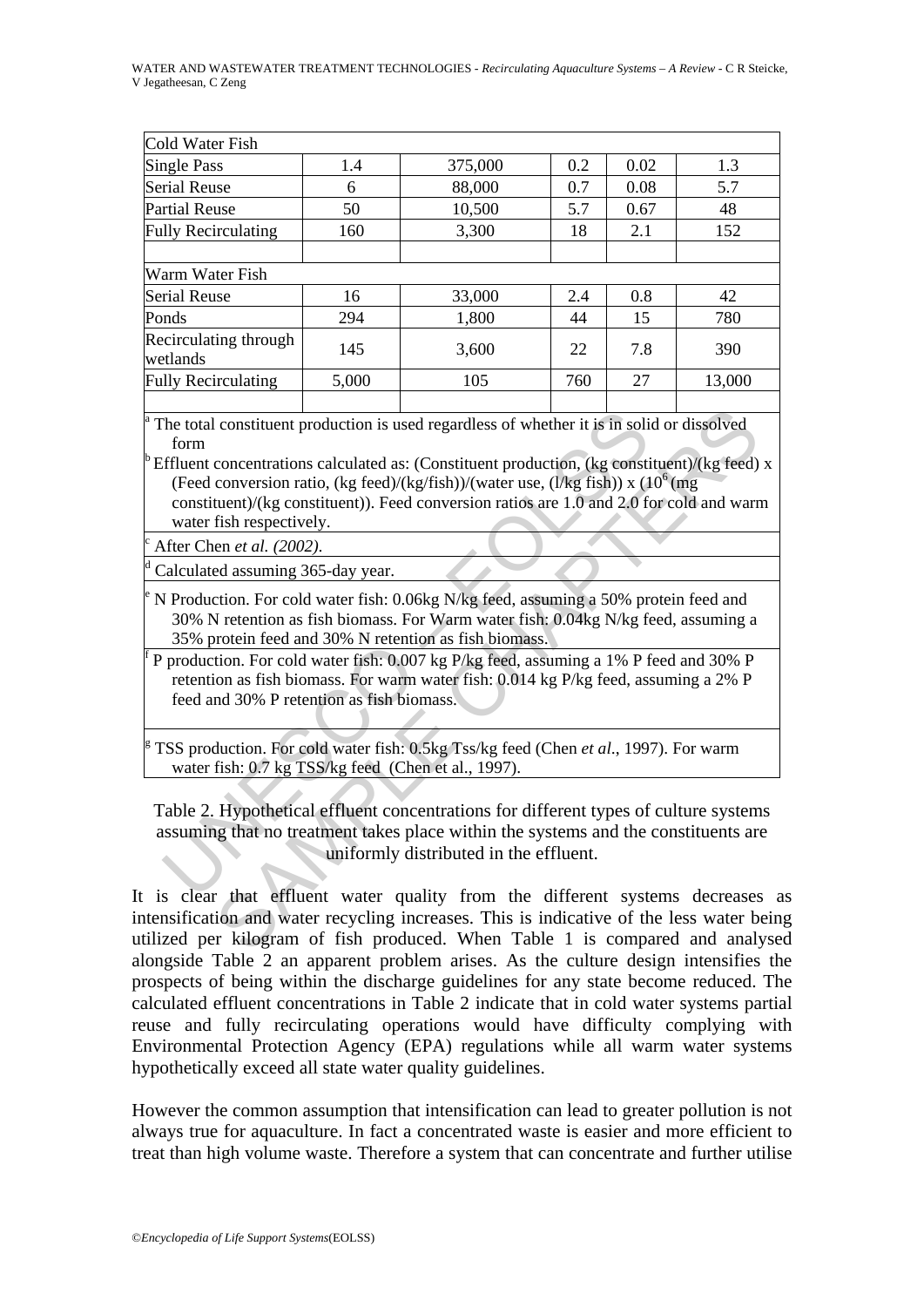this waste is advantages in all regards. Recirculating Aquaculture Systems (RAS) can accomplish this issue possibly reducing the problem of waste discharge, substantially increasing efficiency and economic benefit from any byproducts.

## **4. Introduction to Recirculating Aquaculture Systems (RAS)**

Increasing production costs and stricter environmental regulations have led to the production requirements of an efficient and closely managed system. RAS are beginning to become a popular and well-accepted technique for the culture and sustainable management of aquatic animals. Intensifying the culture of animals encourages the increased production of biomass while reducing the amount of resources required. Subsequently this often leads to a greater accountability for all utilised resources. A professional recirculating aquaculture operation can frequently alleviate problems that have previously hindered expansion.

Traditionally designed RAS involved the application of several filtration stages to refine wastewater and reuse in the same system. The most common combinations involved primary clarification (mechanical), biological and sterilization stages (Figure 3). The mechanical stage typically removes the solid waste while the biological filtration removes the dissolved wastes. Sterilization subsequently reduces the bacterial and pathogen concentration in the entire system. More recently the inclusion of a denitrification stage has shown potential in increasing the volume of water recycled and decreasing waste outputs.



Figure 3. Schematic flow diagram indicating the different categories and stages of filtration commonly found in recirculating aquaculture systems.

Subsequently the intensification of aquaculture and the push for more sustainable production has led to more efficient designs and the utilization of less space, energy and water. RAS have this advantage of being able to produce higher yields while still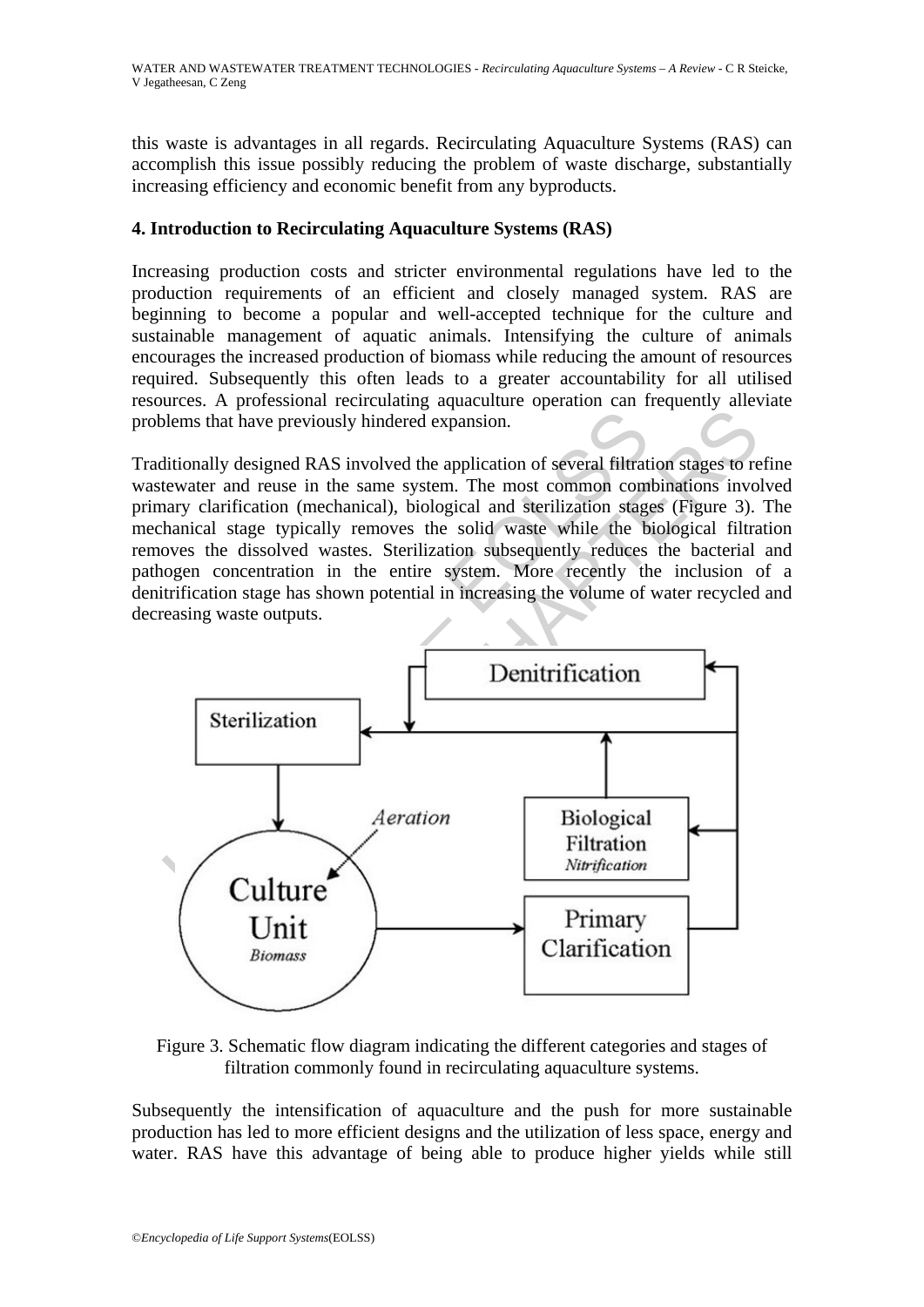utilizing small amounts of space, being close to markets and minimizing wastes. In recent years, recirculating aquaculture systems have become a more realistic and feasible option for seafood producers in light of current market demands and industry trends. Therefore the optimization of filtration designs and combinations of filter components is of current interest.

- -
- -
- -

# TO ACCESS ALL THE **32 PAGES** OF THIS CHAPTER, Visit: http://www.eolss.net/Eolss-sampleAllChapter.aspx

#### **Bibiliography**

Aboutboul, Y., Arviv, R., and and Rijn, J., 1995. Anaerobic treatment of intensive fish culture effluents: volatile fatty acid mediated denitrification. Aquaculture 133, 21-32. [Discusses denitrification of aquaculture effluent through high-rate anaerobic degradation of endogenous organic matter].

VISIT: **IIII**P://WWW.eOISS.het/EOISS-sampleAilChapta<br>
liography<br>
utboul, Y., Arviv, R., and and Rijn, J., 1995. Anaerobic treatment of intensive<br>
uile fatty acid mediated denitrification. Aquaculture 133, 21-32. [Discus<br>
c **VISIL: http://www.eolss.net/EOIss-sampleAllChapter.aspx**<br>
C., Arviv, R., and and Rijn, J., 1995. Anaerobic treatment of intensive fish culture efflu<br>
acid mediated denitrification. Aquaculture 133. 21-32. (Discusses de Ahmed, H.U., 1996. The effects of flux rate and solids accumulation on small size particle accumulation in expandable granular bed filters. M.S. Thesis, Department of civil and environmental engineering. Louisiana State University, Baton Rouge, Louisiana. [Discusses the particle removal performance of expandable granular filters].

Al-Hafedh, Y.S., Alam, A.and Alam, M.A., 2003. Performance of plastic biofilter media with different configuration in a water recirculation system for the culture of Nile tilapia (Oreochromis niloticus). Aquacultural Engineering 29, 139-154. [Compares the performance of plastic rolls, PVC pipes and scrub pads as biofilter media].

ANZECC, G., 2000. Australian New Zealand Environment and Conservation Council Water quality Guide Lines. Department of Environment and Heritage (Australia) [Provides guide lines for fresh and marine water quality requirements].

Arbiv, R.and van Rijn, J.v., 1995. Performance of a treatment system for inorganic nitrogen removal in intensive aquaculture systems. Aquacultural Engineering 14, 189-203. [Investigates the performance of a semi-closed mode system for carp culture].

Barak, Y., Cytryn, E., Gelfand, I., Krom, M.and van Rijn, J.v., 2003. Phosphorus removal in a marine prototype, recirculating aquaculture system. Aquaculture 220, 313-326. [Incorporates an anoxic system for phosphate removal].

Barlow, C.G., Rodgers, L.J., Palmer, P.J. and Longhurst, C.J., 1993. Feeding habits of hatchery-reared barramundi Lates calcarifer (Bloch) fry. Aquaculture 109, 131-144. [Discusses the feeding behavior and growth rate].

Beveridge, M.C.M., Phillips, M.J.and Macintosh, D.J., 1997. Aquaculture and the environment: the supply of and demand for environmental goods and services by Asian aquaculture and the implication for sustainability. Aquaculture Research 28, 797-807. [Discusses the implication of sustainability in Asian aquaculture].

Blancheton, J.P., 2000. Developments in recirculation systems for mediterranean fish species. Aquacultural Engineering 22, 17-31. [Development of a model to predict the functions of a reciculating system components].

Boley, A., Muller, W.R.and Haider, G., 2000. Biodegradable polymers as solid substrate and biofilm carrier for denitrification in recirculated aquaculture systems. Aquacultural Engineering 22, 75-85. [Cost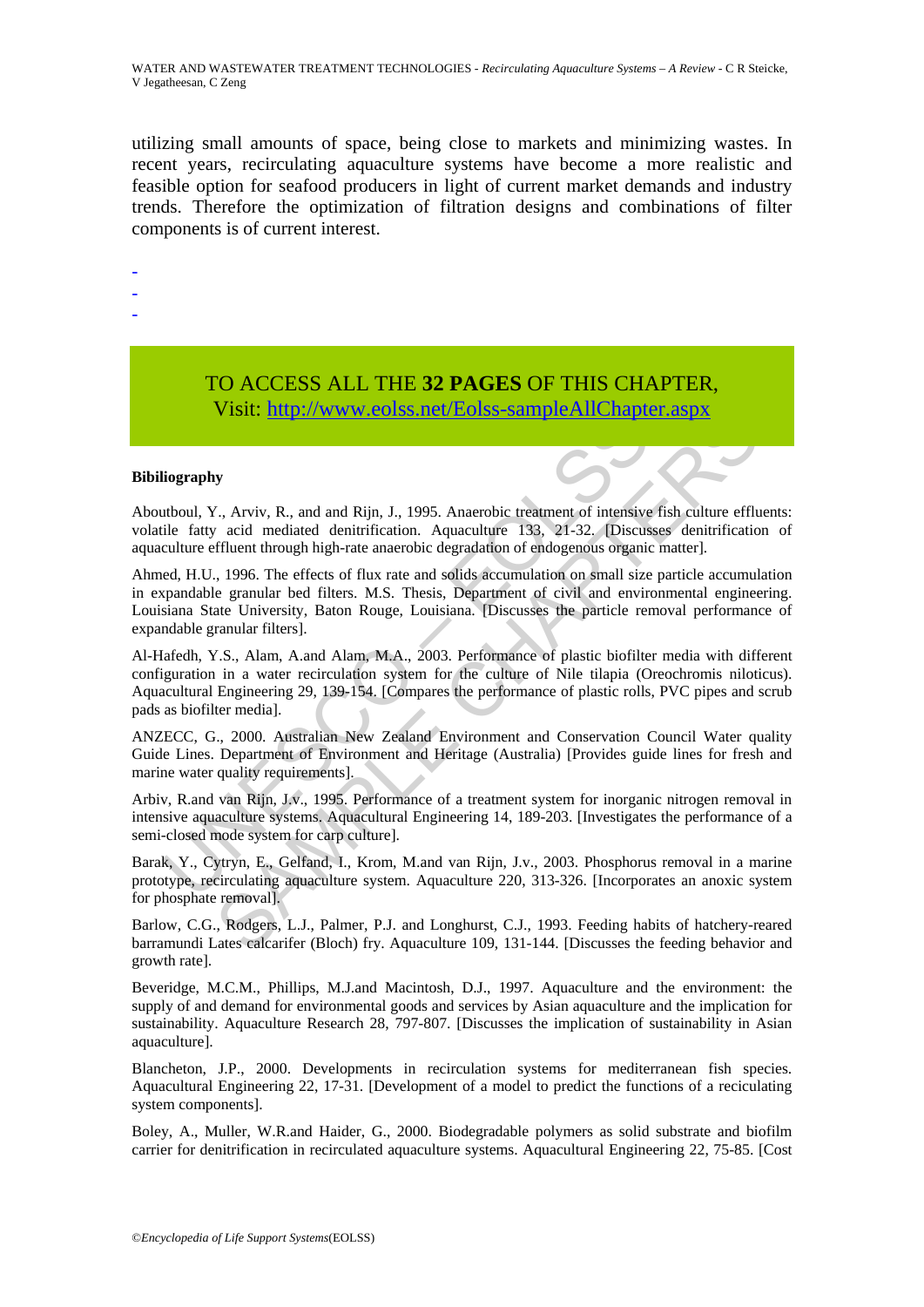of denitrification with different substrates].

Bovendeur, J., Eding, E.H.and Henken, A.M., 1987. Design and performance of a water recirculation system for high-density culture of the african catfish, Clarias gariepinus (Burchell 1822). Aquaculture 63, 329-353. [Excellent discussion on the performance of a recirculating system].

Boyd, C.E., 2003. Guidelines for aquaculture effluent management at the farm-level. Aquaculture 226, 101-112. [Provides guideline values of water quality parameters as well as best management practices].

Chen, S., Coffin, D.E., Malone, R.F., 1997. Sludge production and management for recirculating aquacultural systems. J. World Aquacult. Soc. 28, 303– 315. [Provides information on how to manage the sludge produced in recirculating aquaculture systems which is essential to maintain the water quality in the system].

Chen, S., Summerfelt, S.T., Losordo, T.M., Malone, R.F., 2002. Recirculating systems, effluents, and treatments.

In: Tomasso, J.R. (Ed.), Aquaculture and the Environment in The United States. World Aquaculture Society,

Baton Rouge, LA, pp. 119–140. [Discusses the treatment systems that could be employed to treat recirculating aquaculture systems].

Chiaki, H., Shunsake, I., Muneharu, G.and Hatate, Y., unpublished. Continuous Nitrification and Denitrification of Wastewater with hollow fiber bioreactor. [Discusses simultaneous nitrification and denitrification in a bioreactor].

ety,<br>
ety,<br>
n Rouge, LA, pp. 119–140. [Discusses the treatment systems that could<br>
culating aquaculture systems].<br>
ki, H., Shunsake, I., Muneharu, G.and Hatate, Y., unpublished. Continu<br>
trification of Wastewater with holl v.R. (260), rapadeanae and are Enformment in the Cancel States) which rapided<br>aquaculture systems].<br>Shumashe, I., Muncharu, G.and Hatate, Y., uppublished. Continuous Nitrification<br>on of Wastewater with hollow fiber biorect Chopin, T., Yarish, C., Wilkes, R., Belyea, E., Lu, S.and Mathieson, A., 1999. Developing Porphyra/salmon integrated aquaculture for bioremediation and diversification of the aquaculture industry. Journal of Applied Phycology 11, 463-472. [Provides details on the diversification of aquaculture industry through integration].

Chopin, T., Buschmann, A.H., Halling, C., Kautsky, N., Neori, A., Kraemer, G.P., Zertuche-Gonzalez, J.A., Yarish, C.and Neefus, C., 2001. Seaweeds in sustainable integrated aquaculture. Journal of Phycology 37, 975-986. [Sustainability in the aquaculture industry through seaweed is discussed].

Costa-Pierce, B.A., 2002. Ecological Aquaculture: The evolution of the blue revolution. Blackwell, Carlton, Australia. [Ecology of aquaculture which is an important factor in the management of aquaculture industry is discussed in this article].

Cripps, S.J.and Kelly, L.A., 1995. Effluent treatment to meet discharge consents. Trout News, 15-24. [Treatment methods for aquaculture effluents are discussed in this article].

Cripps, S.J.and Kelly, L.A., 1996. Reductions in wastes from aquaculture. BLACKWELL SCIENCE. [Minimizing the waste generated by aquaculture is discussed].

Cripps, S.J.and Bergheim, A., 2000. REVIEW - Soilds management and removal for intensive land-based aquaculture production systems. Aquacultural Engineering 22, 33-56. [A review on solids management strategies is provided].

Davenport, J., Kenneth Black, Gavin Burnell, Tom Cross, Sarah Culloty, Suki Ekaratne, Bob Furness, Mulcahy, M.and Thetmeyer, H., 2003. Aquaculture - The ecological issues. Blackwell, Oxford. [Ecological issues associated with aquaculture are discussed in detail].

Davidson, J.and Summerfelt, S.T., 2005. Solids removal from a coldwater recirculating systemcomparison of a swirl seperator and a radial-flow settler. Aquacultural Engineering, 33(1), 47-61. [Details on maintaining low total suspended solids in recirculating salmonid culture system].

DeLosReyes, A.A.and Lawson, T.B., 1996. Combination of a bead filter and rotating biological contactor in a recirculating fish culture system. Aquacultural Engineering 15, 27-39. [an intensive pilot scale recirculating system stocked with tilapia was used to evaluate the combined performance of a bead filter and rotating biological contactor].

FAO, 2006. Food and Agriculture Organisation of the United Nations - The State of World Fisheries and Aquaculture, 2006. Publishing Management Service Information Division, Rome. [A very useful report on the statistics of aquaculture].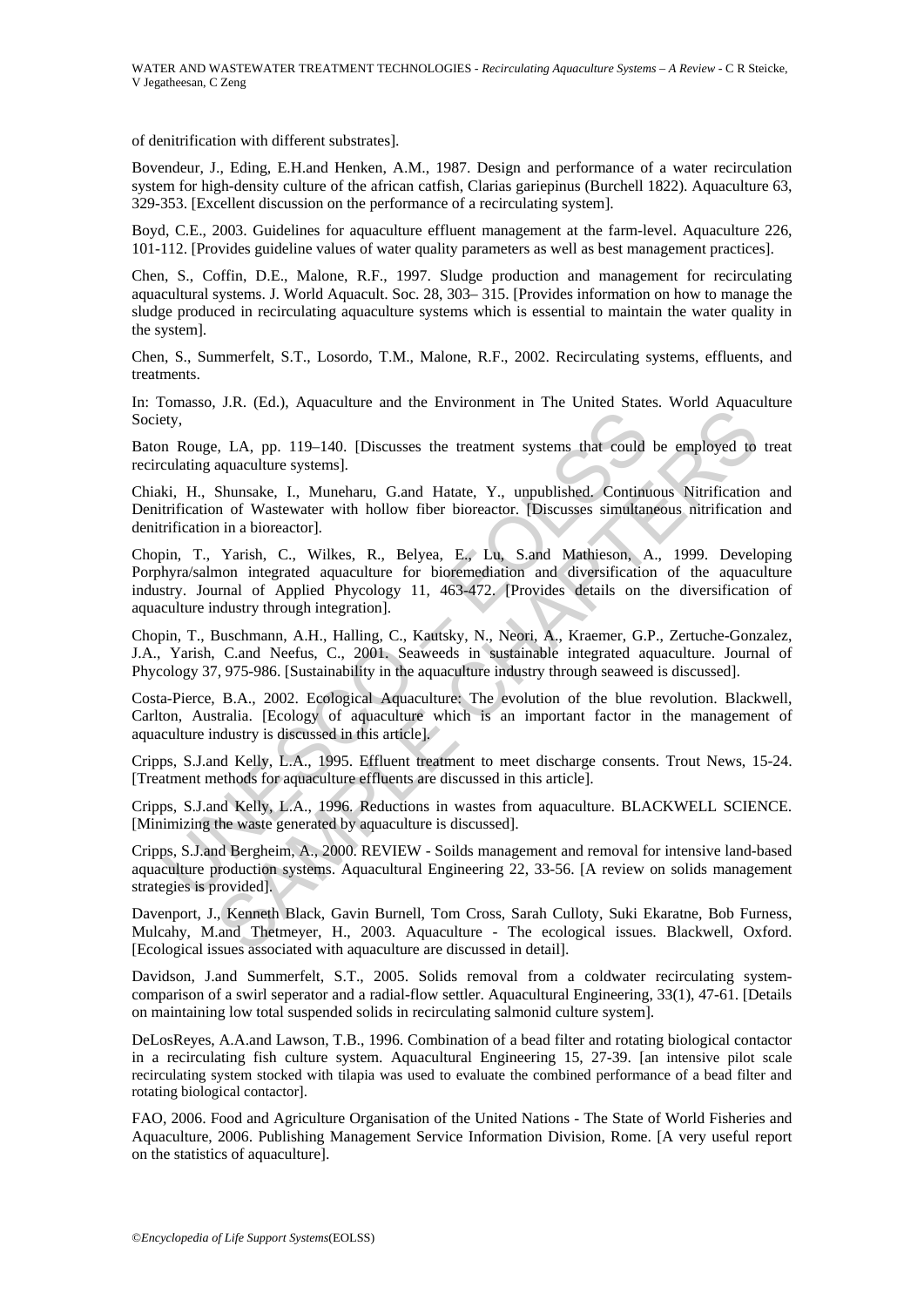Folke, C.a.K., N., 1992. Aquaculture with its environment: prospects for sustainability. Ocean and Coastal management 17, 5-24. [Sustainable aquaculture is discussed in detail].

Golz, W.J., 1995. Biological Treatment in Recirculating Aquaculture Systems. In Recirculating aquaculture in the classroom: a training workshop for agricultural science teachers, Training workshop for agricultural science teachers, Louisiana State University, Baton Rouge, Louisiana. [Workshop material for the application of biological treatment in recirculating aquaculture systems].

Gowen, R.J.and Bradbury, N.B., 1987. The ecological impacts of salmonid farming in coastal waters: a review. Oceanography and Marine Biology Annual Review 25, 563-575. [excellent review on the impact of salmonid farming].

Greiner, A.D.and Timmons, M.B., 1998. Evaluation of the nitrification rates of microbead and trickling filters in an intensive recirculating tilapia production facility. Aquacultural Engineering 18, 189-200. [polystyrene spheres and polyethylene packing material were tested in trickling filters for the performance of nitrification].

Grommen, R., Verhaege, M.and Verstraete, W., 2006. Removal of nitrate in aquaria by means of electrochemically generated hydrogen gas as electron donor for biological denitrification. Aquacultural Engineering 34(1), 33-39. [Hydrogen generation through electrochemical cell for denitrification].

Hagopian, D.S.and Riley, J.G., 1998. A closer look at the bacteriology of nitrification. Aquacultural Engineering 18, 223-244. [Excellent review on the microbial nitrification is provided which includes survival mechanisms, frailties, and intrinsic kinetics].

Hanna, D., Gooday, P., Galeano, D.and Newton, P., 2005. Seafood outlook to 2009-10: quality not quantity the key for Australian producers, Australian Commodities. [Future of seafood in Australia is discussed].

Hargrove, L.L., Westerman, P.W.and Losordo, T.M., 1996. Nitrification in three-stage and single stage floating bead biofilters in a laboratory-scale recirculating aquaculture system. Aquacultural Engineering 15, 67-80. [Nitrification in a single-stage and a three- stage biofilter are compared]

mom, K., vernaege, M.a.na Verstreate, W., 2000. Kemoval or intrate in<br>rochemicially generated hydrogen gas as electron donor for biological denitrineering 34(1), 33-39. [Hydrogen generation through electrochemical cell for L, Verhaege, M.and Verstratet, W., 2006. Nemoval of mirate in aquaran by mean and Verstrate, W., 2006. Nemoval of mirate in aquareal plygnerated hydrogen gas as electron donor for biological denitrification, Aquacu 34(1), Haug, R.T.and McCarthy, P.L., 1972. Nitrification with submerged filters. Journal of Water Pollution Control Federation IN: Watten, B.J.and Sibrell, P.L., 2006. Comparative performance of fixed-film biological filters: Application of reactor theory. Aquacultural Engineering 34(3), 198-213. [Compares the performance of plug flow, mixed and tank-in-series reactors].

Hawkins, J.E., Cooper, P.F.and Seaman, M.R., 1978. Denitrification of sewage effluent by attached growth technique. IN: Mattock, G. (Ed.), New Processes of wastewater treatment and recovery. Ellis Hardwood, Chichester, pp. 107 - 124. [Discusses denitrification by attached growth biological treatment system].

Hu, H.-Y., Fujie, K.and Urano, K., 1994. Effect of temperature on the reaction rate of bacteria inhabiting the aerobic microbial film for wastewater treatment. Journal of Fermentation and Bioengineering 78, 100- 104. [Temperature effect on microbial kinetics is discussed].

Jegatheesan V, Zeng C, L. Shu, Manicom C and Steicke C., 2007. Technological Advances in Aquaculture Farms for Minimal Effluent Discharge to Oceans, Journal of Cleaner Production, Vol. 15, pp. 1535-1544. [Discusses the use of trickling, sand and floating medium filters for reciculating aquaculture systems].

Kaiser, G.E.and Wheaten, F.W., 1983. Nitrification filters for aquatic culture system: state of the art. Journal of the World Mariculture Society 14, 302-324. [Nitrification of aquaculture effluents is discussed].

Kamstra, A., van der Heul, J.W.and Nijhof, M., 1998. Performance and optimisation of trickling filters on eel farms. Aquacultural Engineering 17, 175-192. [discusses the model validation on ammonium removal in a pilot-scale trickling filter].

Kim, D.J., Miyahara, T.and Noike, T., 1997. Effect of C/N ratio on the bioregeneration of biological activated carbon. Water Science and Technology 36, 239-249. [Discusses the influence of C/N ratio in the environment around BAC on bio-regeneration].

Koch, G.and Siegrist, H., 1997. Denitrification with methanol in tertiary filtration. Water Research 31,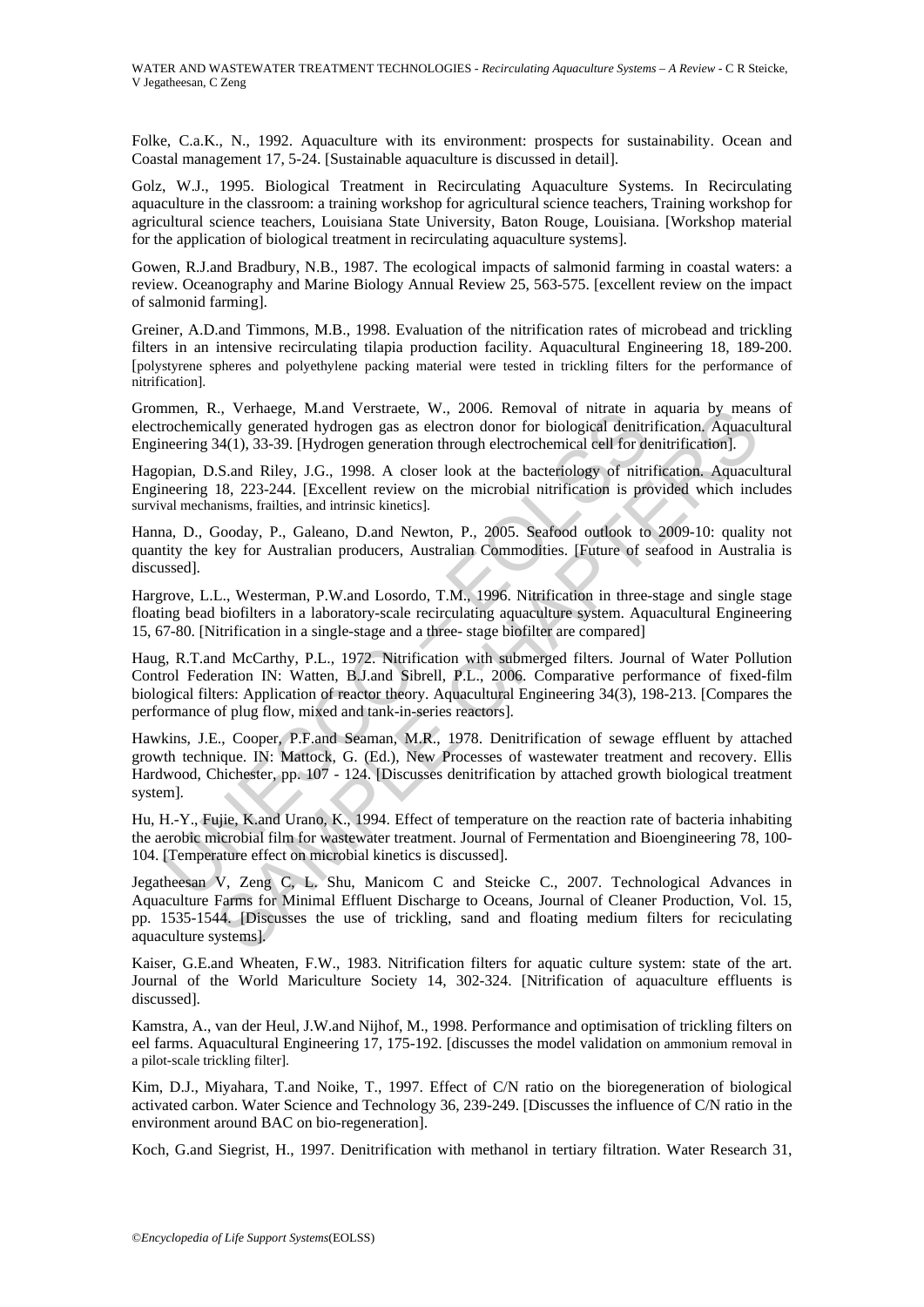3029-3038. [An excellent summary on the full-scale experiment in denitrification with methanol in tertiary filtration at a wastewater treatment plant is given in this article].

Lawson, T.B., 1995. Fundamentals of Aquacultural Engineering. Kluwer Academic Publishers, Norwell, Massachusetts. [An excellent text book providing all the basics on aquacultural engineering].

Lee, P.G., Lea, R.N., Dohmann, E., Prebilsky, W., Turk, P.E., Ying, H.and Whitson, J.L., 2000. Denitrification in aquaculture systems: an example of a fuzzy logic control problem. Aquacultural Engineering 23, 37-59. [Optimization of denitrification by fuzzy logic control is discussed].

Lekang, O.I., Kleppe, H., 2000. Efficiency of nitrification in trickling filters using different filter media. Aquacultural Engineering 21, 181-199. [This article compares the nitrification of six different filter media used in trickling filters].

Leonard, N., Blancheton, J.P.and Guiraud, J.P., 2000. Populations of heterotrophic bacteria in an experimental recirculating aquaculture system. Aquacultural Engineering 22, 109-120. [This article identifies the main viable heterotrophic bacteria in a marine fish farm with a recirculating water system and studies their growth dynamics].

Lewandoswki, Z., 1982. Temperature dependency of biological denitrification with organic materials addition. Water Research 16, 19-22. [Discusses the results of denitrification kinetics using methanol, acetone and acetic acid].

Liltved, H.and Cripps, S.J., 1999. Removal of particle-associated bacteria by prefiltration and ultraviolet irradiation. Aquaculture Research 30, 445-450. [Discusses bacterial removal by prefiltration and UV irradiation].

Lucas, J.S.and Southgate, P., 2003. Aquaculture: Farming Aquatic Animals and Plants. Fishing News Books, Oxford. [Excellent book on aquaculture farming that details water quality requirements for aquaculture].

Malone, R.F.and Beecher, L.E., 2000. Use of floating bead filters to recondition recirculating waters in warmwater aquaculture production systems. Aquacultural Engineering 22, 57-73. [Provides details on the establishment of application categories and parameters for recirculating system use and gives criterion for the sizing of recirculating system components].

grown aynamics].<br>
andosovki, Z., 1982. Temperature dependency of biological denitrification wholes. T., 1982. Temperature dependency of biological denitrification kine<br>
and active active active in the secondary of particle Trainies).<br>
i. Z., 1982. Temperature dependency of biological denitrification with organic matater Research 16, 19-22. [Discusses the results of denitrification kinetics using methectic acid].<br>
Let Research 16, 19-22. [Dis Menasveta, P., Panritdam, T., Sihanonth, P., Powtongsook, S., Chuntapa, B. and Lee, P., 2001. Design and function of a closed, recirculating seawater system with denitrification for the culture of black tiger shrimp broodstock. Aquacultural Engineering 25, 35-49. [Substitution of methanol for ethanol in denitrification is discussed].

New, M.B., 2002. Farming Freshwater Prawns: A manual for the culture of the giant river prawn (Macrobrachium rosenbergii). Food and Agricultural Organization of the United Nations : Fisheris Technical Paper 428. [A manual on the culture of river prawn].

Ng, W.J., Kho, K., Ong, S.L., Sim, T.S.and Ho, J.M., 1996. Ammonia removal from aquaculture water by means of fluidised technology. Aquaculture 139, 55-62. [Investigates the removal of ammonia and phosphorus in a fluidized system].

Nunes, A.J.P.and Parsons, G.J., 1998. Dynamics of tropical coastal aquaculture systems and the consequences to waste production. World Aquaculture 29, 27-37. [Discusses tropical aquaculture systems and their effects on coasts].

Otte, G.and Rosenthal, H., 1979. Management of a closed brackish water system for high-density fish culture by biological and chemical water treatment. Aquaculture 18, 169-181. [Discusses the efficiency of combined biological treatment and ozonation for closed aquaculture systems].

Park, E.J., Seo, J.K., Kim, M.R., Jung, I.H., Kim, J.Y.and Kim, S.K., 2001. Salinity acclimation of immobilised freshwater denitrifier. Aquacultural Engineering 24, 169-180. [Optimum hydraulic retention time for denitrification is obtained in this study].

Partos, J.and Richard, Y., 1984. IN: Use of fixed biomass for water and waste water treatment, Proceedings International Conference. Cebedeau, 23 - 25 May 1984, Leige, Belgium, pp. 163 - 186. [Discusses the biological treatment of wastewater].

Piedrahita, R.H., 2003. Reducing the potential environmental impact of tank aquaculture effluents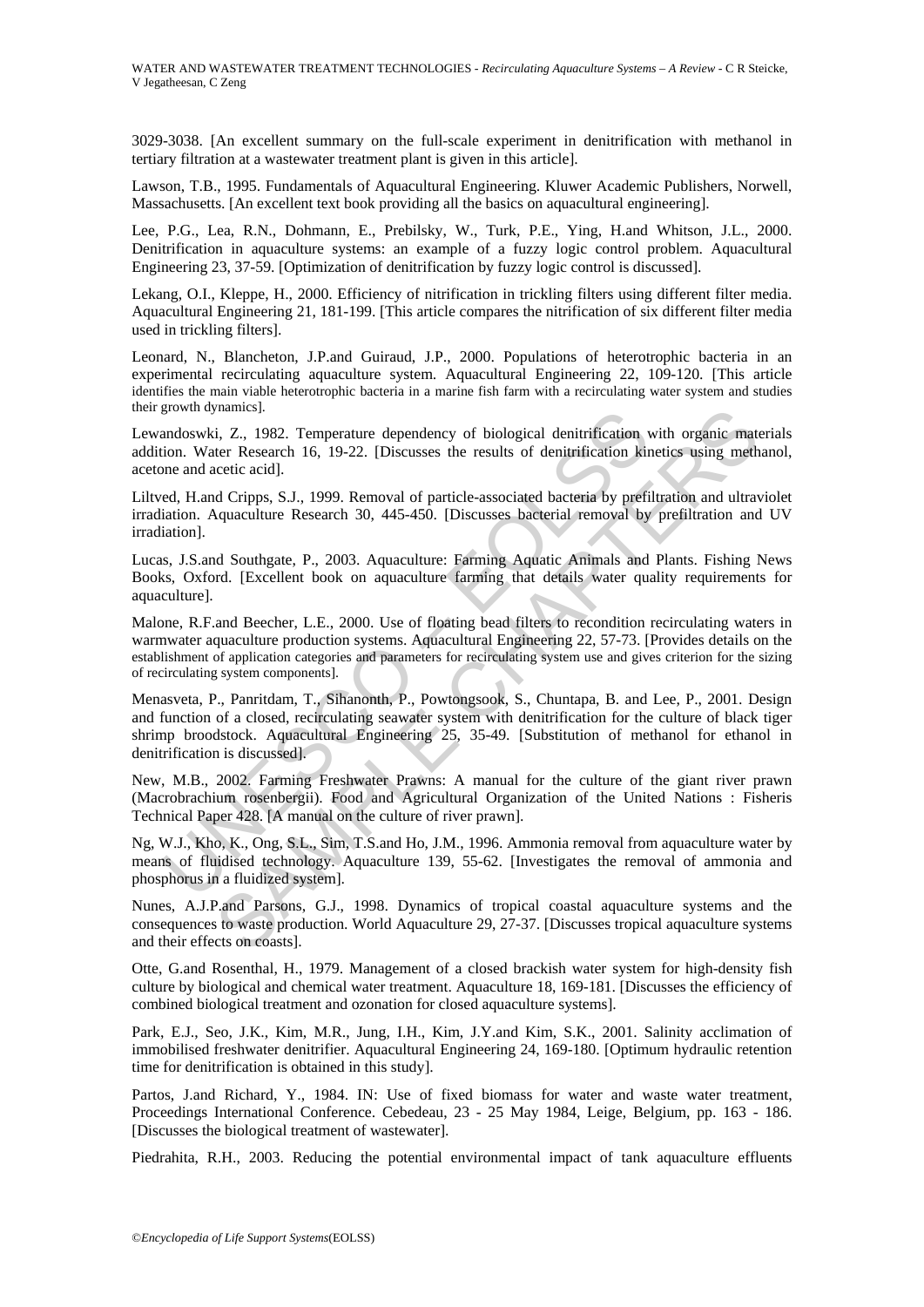through intensification and recirculation. Aquaculture 226, 35-44. [Reviews the fate of constituents for a variety of water treatment options].

Polprasert, C.and Park, H.S., 1986. Effluent denitrification with anaerobic filters. Water Research 20, 1015-1021. [This article evaluates the performance of two anaerobic filters treating a wide range of influent nitrate concentrations].

Primavera, J.H., 1993. A critical review of shrimp pond culture in the Philippines. Reviews of Fisheries Science 1, 151-201. {Review on shrimp culturing in the Philippines is given}.

Rabah, F.K.J.and Mohamed, D.F., 2004. Nitrate removal characteristics of high performance fluidizedbed biofilm reactors. Water Research 38, 3719-3728. [High strength nitrate removal is discussed in this article].

Rogers, G.L.and Klemetson, S.L., 1985. Ammonia removal in selected aquaculture water reuse biofilters. Aquacultural Engineering 4, 135-154. [Four types of biofilters for ammonia removal have been tested in this paper].

Rusten, B., Eikebrokk, B., Ulgenes, Y.and Lygren, E., 2006. Design and operations of the Kaldnes moving bed biofilm reactors. Aquacultural Engineering 34(3), 322-331. [Discusses the fundamentals of moving bed biofilm reactors and the factors influencing nitrification].

Sandu, S.I., Boardman, G.D., Watten, B.J.and Brazil, B.L., 2002. Factors influencing the nitrification efficiency of fluidised bed filter with a plastic bead medium. Aquacultural Engineering 26, 41-59. [Operating parameters for nitrification have been discussed].

en, B., Eikebrokk, B., Ulgenes, Y.and Lygren, E., 2006. Design and oper<br>ing bed biofilm reactors. Aquacultural Engineering 34(3), 322-331. [Discusse<br>ing bed biofilm reactors and the factors influencing intrification].<br>U., Eikebrokk, B., Ulgenes, Y.and Lygren, E., 2006. Design and operations of the Kabiofilm reactors. Aquacultural Engineering 34(3), 322-331. [Disecusses the fundaments incided in reactors. Aquacultural Engineering 34(3), 322-Sastry, B.N., DeLosReyes Jr, A.A., Rusch, K.A.and Malone, R.F., 1999. Nitrification performance of a bubble-washed bead filter for combined solids removal and biological filtration in recirculating aquaculture system. Aquacultural Engineering 19, 105-117. [Discusses the performance of bubblewashed beads used in filters on nitrification].

Sauthier, N., Grasmick, A.and Blancheton, J.P., 1998. Biological denitrification applied to a marine closed aquaculture system. Water Research 32, 1932 - 1938. [Tests the performance of a denitrification column in a marine environment].

Schneider, O., Sereti, V., Eding, E.H.and Verreth, J.A.J., 2005. Analysis of nutrient flows in integrated intensive aquaculture systems. Aquacultural Engineering 32, 379-401. [Advantages and limitations of an integrated aquaculture system has been evaluated in this study].

Sich, H.and Van Rijn, J., 1992. Distribution of bacteria in a biofilter-equiped semi intensive fish culture unit. Special Publication European Aquaculture Society 17, 55-78. [Discussions on the microbial distribution in a biofilter is discussed in this study].

Sich, H.and Van Rijn, J., 1997. Scanning electron microscopy of biofilm formation in denitrifying, fluidised bed reactors. Water Research 31, 733-742. [co-existence of *Pseudomonas* and *Zoogloea* in a denitrifying filter is discussed].

Skjolstrup, J., Nielsen, P.H., Frier, J.O.and Mclean, E., 1998. Performance characteristics of fluidised bed biofilters in a novel laboratory-scale recirculation system for rainbow trout: nitrification rates, oxygen consumption and sludge collection. Aquacultural Engineering 18, 265-276. [A fluidized bed for recirculating the aquaculture effluent has been tested in this study].

Soares, M.I.M., 2000. Biological Denitrification of Groundwater. Water, Air and Soil Pollution 123, 183- 193. [Discusses the denitrification mechanism involved in treating groundwater that contains nitrate].

Steicke, C., Jegatheesan, V. and Zeng, C., 2007. Mechanical mode floating medium filters for recirculating systems in aquaculture for higher solids retention and lower freshwater usage. Bioresource Technology 98, 3375-3383. [This article investigates the performance of buoyant media filtration for the reduction in fresh water usage].

Suzuki, Y., Maruyama, T., Numata, H., Sato, H.and Asakawa, M., 2003. Perfomance of a closed recirculating system with foam seperation, nitrification and denitrification units for intensive culture of eel: towards zero emission. Aquacultural Engineering 29, 165-182. [This article demonstrates that intensive aquaculture of freshwater fish can be achieved using a closed recirculating system without effluent discharge].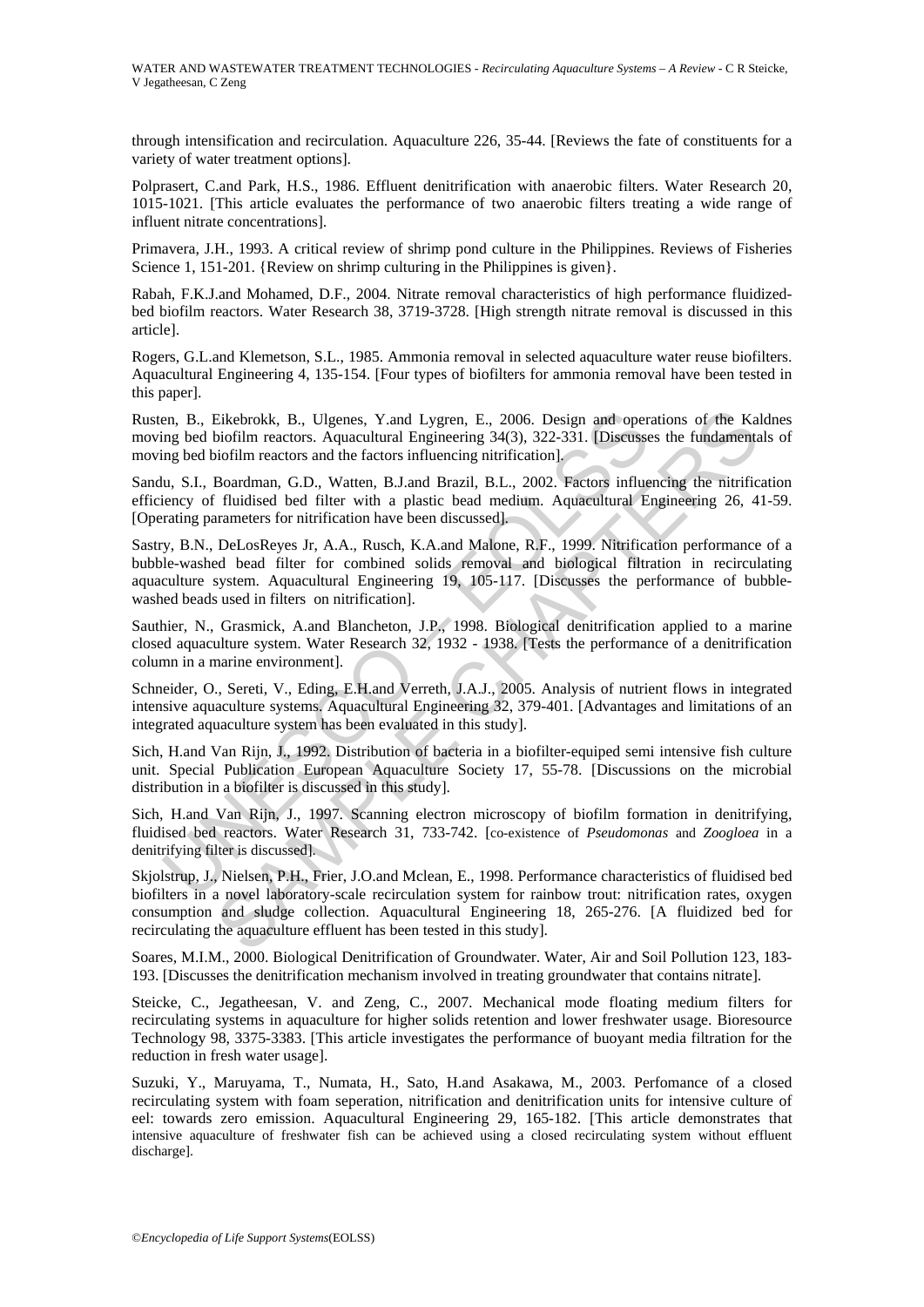WATER AND WASTEWATER TREATMENT TECHNOLOGIES - *Recirculating Aquaculture Systems – A Review* - C R Steicke, V Jegatheesan, C Zeng

Tacon, A.G.J.and Forster, I.P., 2003. Aquafeeds and the environment: policy implications. Aquaculture 226, 181-189. [Policies on aquafeeds are discussed which would help to manage an aquaculture system effectively].

Timmons, M.B.and Losordo, T.M., 1994. Aquaculture water reuse systems: engineering design and management. Elsevier, Amsterdam, 333 pp. [Useful technical information are given to design a recirculating aquaculture system].

Timmons, M.B., Ebeling, J.M., Wheaten, F.W., Summerfelt, R.C.and Vinci, B.J., 2002. Recirculating Aquaculture Systems. Cayuga Aqua Ventures, New York, 770 pp. [Useful technical information are given to design a recirculating aquaculture system].

True, B., Johnson, W.and Chen, S., 2004. Reducing phosphorus discharge from flow-through aquaculture III: assessing high-rate filtration media for effluent solids and phosphorus removal. Aquacultural Engineering 32, 161-170. [This paper discusses the identification and characterization of mechanical filtration media for effective and economic filtration of large flow through effluents to reduce P discharge].

Tseng, K.-F.and Wu, K.-L., 2004. The ammonia removal cycle for a submerged biofilter used in a recirculating eel culture system. Aquacultural Engineering 31, 17-30. [ A model has been proposed to predict the biofilter performance in a commercial recirculating eel culture system].

van Rijn, J.v.and Rivera, G., 1990. Aerobic and anaerobic biofiltration in an aquaculture unit-nitrite accumulation and a result of nitrification and denitrification. Aquacultural Engineering 9, 217-234. [Accumulation of nitrite and the solutions for the prevention are discussed in this article].

Viadero Jr, R.C.and Noblet, J.A., 2002. Membrane filtration for removal of fine soilids from aquaculture process water. Aquacultural Engineering 26, 151-169. [This study assesses the technical feasibility of utilizing cross-flow microfiltration to remove fine particulate matter from recirculating aquaculture systems].

Watanade, W.O., Ellis, E.P.and Feeley, M.W., 1998. Progress in controlled maturation and spawning of summer flounder Paralichthys dentatus broodstock. Journal of the World Aquaculture Society 29, 393 - 404. [Discusses the controlled maturation process and spawning].

Wheaten, F.W., 1977. Aquacultural Engineering. John Wiley and Sons, Inc,, USA. [A book on the aspects of aquacultural engineering that will help in designing treatment systems for aquaculture effluents].

Wortman, B.and Wheaton, F., 1991. Temperature effects on biodrum nitrification. Aquacultural Engineering 10, 183-205. [This study finds a linear relationship between ammonia removal and temperature as well as increase in nitrite accumulation with the increase in temperature].

g. K.-F.and Wu, K.-L., 2004. The ammonia removal cycle for a submergulating eel culture system. Aquacultural Engineering 31, 17-30. [ A model the biofilter performance in a commercial recirculating eel culture system]. Rij and Wu, K.-L., 2004. The ammonia removal cycle for a submerged biofiler used<br>ed culture system. Aquacultural Engineering 31, 17-30. [ A model has been propos-<br>neare culture performance in a commercial mecirculating eel cu Zhu, S.and Chen, S., 2002. The impact of temperature on nitrification rate in fixed film biofilters. Aquacultural Engineering 26, 221-237. [This study finds that diffusion mass transport plays an important role in fixed film nitrification processes but the effect of temperature on nitrification rate due in fixed film processes is greatly reduced compared with that of suspended growth processes].

#### **Biographical Sketches**

**Christopher Steicke** was born in Perth, Western Australia on the 15<sup>th</sup> of May 1981. He completed a Diploma of Aquaculture in 2001 and completed his B.A.Sc. in 2005. He is currently a Master of Science Research Student at James Cook University, Australia with a research focus on recirculating aquaculture systems. He has over 8 years experience in the aquaculture industry with experience in both temperate and tropical species and extensive and intensive system designs. Previously he has worked in the capacities including research technician and commercial environmental consultant. As well as being a Master of Science student Chris is currently an environmental advisor for the mining industry in Queensland. He has co-authored several peer reviewed articles in the forms of journals and conference papers focusing mainly on the aquaculture industry.

**Veeriah Jegatheesan** was born in Nawalapitiya, Sri Lanka on the 26<sup>th</sup> of May 1960. He completed his B.Sc. (Eng.) Hons. at the University of Peradeniya, Sri Lanka (1983), M.Eng. at the Asian Institute of Technology Thailand (1992), and PhD at the University of Technology Sydney, Australia (1999). He is currently an Associate Professor in Environmental Engineering at the School of Engineering of James